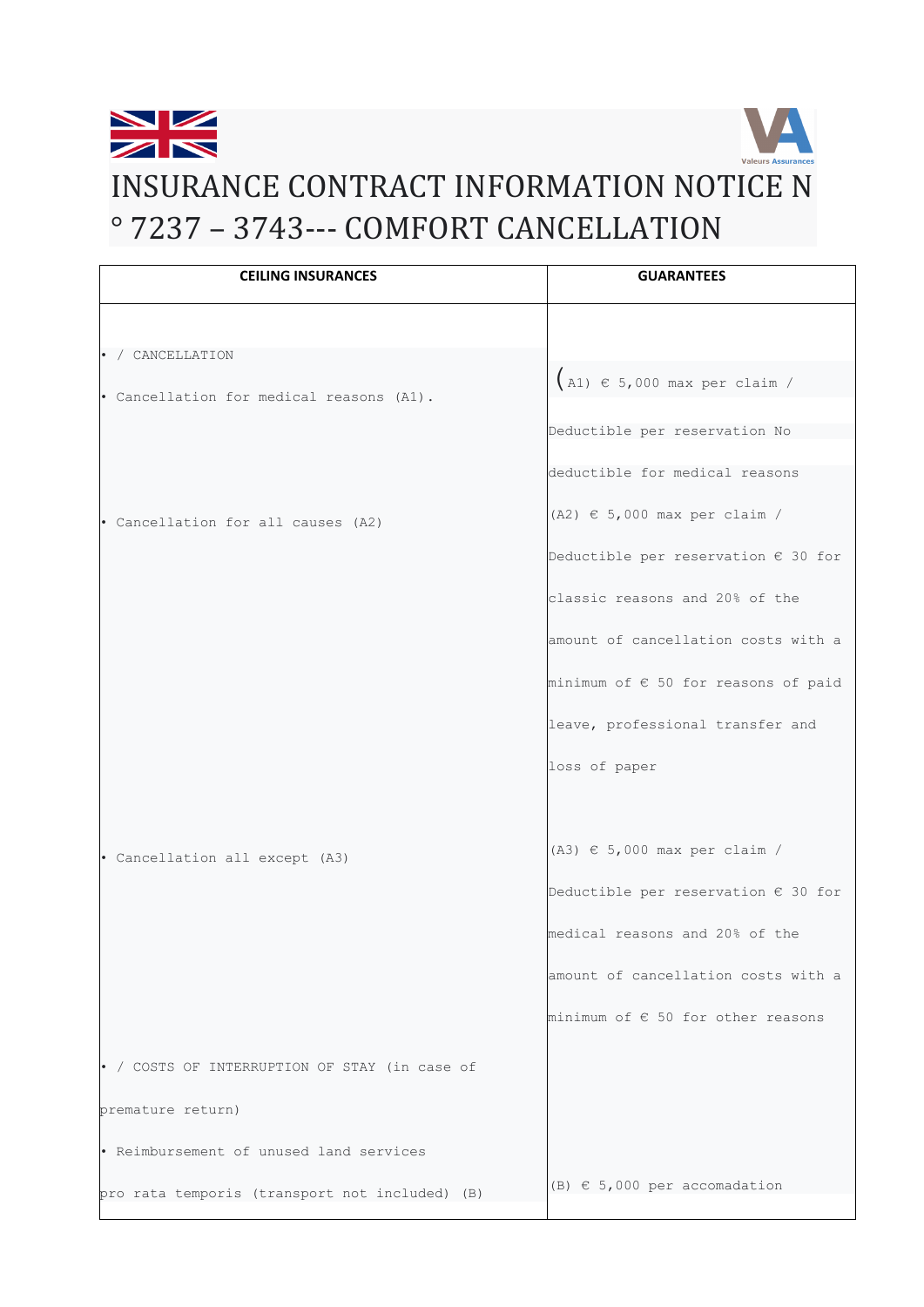# HOW TO CONTACT OUR INSURANCE DEPARTMENT

INSURANCE VALUES - Insurance Service

152 BD HAUSSMANN - 75008 PARIS From Monday to Friday 9 a.m. to 6 p.m.

• by e-mail: gestion@[valeurs-assurance](mailto:values-assurances@hotmail.com).com

Remember to collect the following information that will be requested during your call:

- The number of your contract,
- Your first and last name,
- Your home address,
- The telephone number where we can reach you,
- The reason for your declaration.

During the first call, an insurance file number will be communicated to you. Call it back

systematically, during all subsequent relations with our Insurance Department.

# ARTICLE 1 - DEFINITIONS AND SCOPE

We, the Insurer MUTUAIDE ASSISTANCE - 126, rue de la Piazza - CS 20010 - 93196 Noisy le Grand CEDEX. SA with capital of € 12,558,240 - Company governed by the Insurance Code - Subject to the control of the Prudential Resolution Control Authority - 4 Place de Budapest, CS 92459, 75436 Paris Cedex 09 - 383 974 086 RCS Bobigny -VAT FR 31 383 974 086.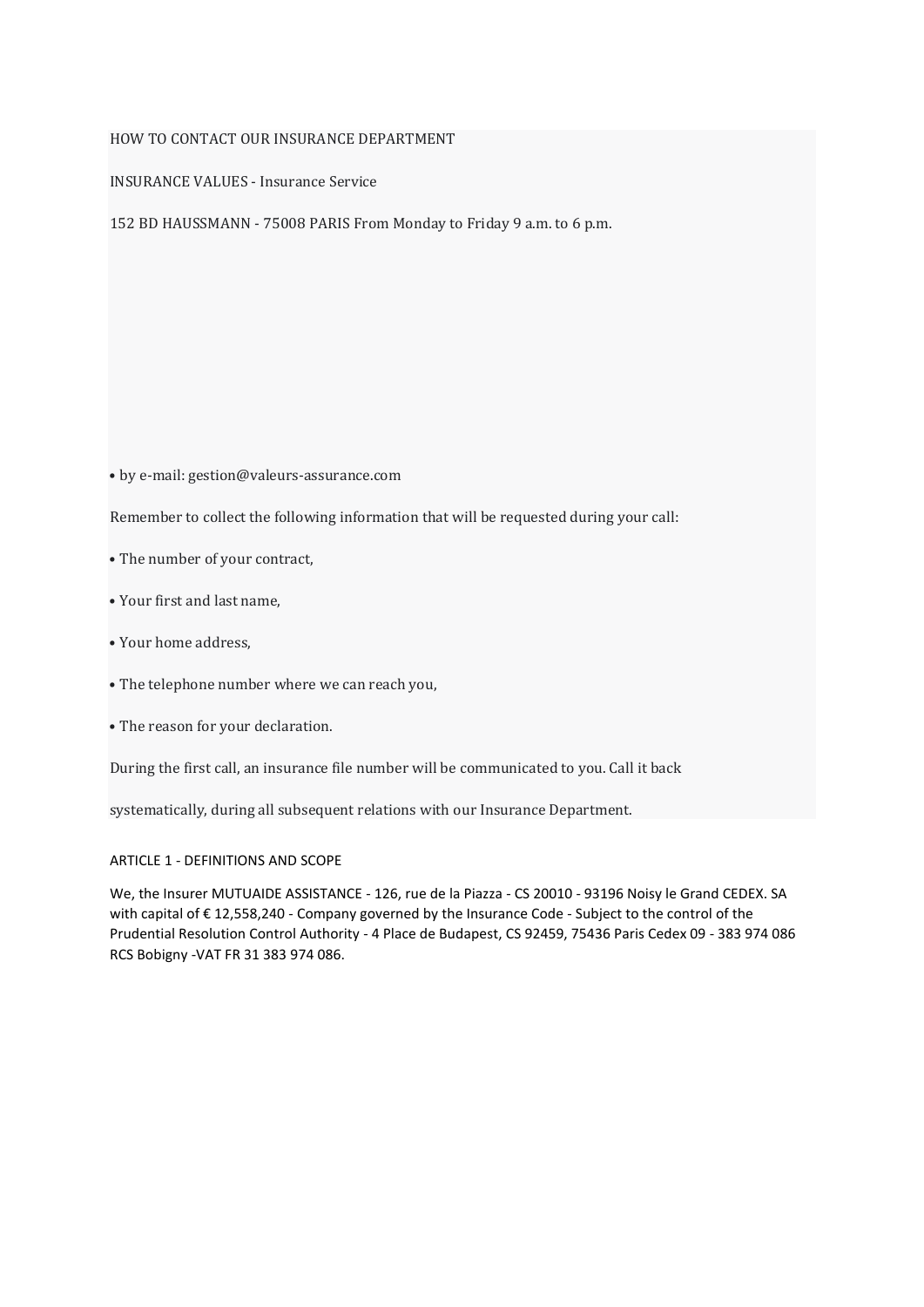# Serious bodily injury

Sudden deterioration in health resulting from the sudden action of an unintentional external cause on the part of the victim noted by a competent medical authority leading to the issuance of a prescription for medication for the benefit of the patient and involving the cessation of any professional or other activity.

## Attack

Any act of violence, constituting a criminal or unlawful attack against persons and / or property in the country in which you are staying, intended to seriously disturb public order through intimidation and terror and which is the subject of media coverage.

This "attack" will have to be recorded by the French Ministry of Foreign Affairs or the Ministry of the Interior. If several attacks take place on the same day, in the same country, and if the authorities consider it as one and the same coordinated action, this event will be considered as one and the same event.

## Beneficiary

Individual or group duly insured under this contract and hereinafter referred to as "you".

#### Injury

Sudden deterioration in health resulting from the sudden action of an unintentional external cause on the part of the victim observed by a competent medical authority

#### Natural disaster

Abnormal intensity of a natural agent not resulting from human intervention. Phenomenon, such as an earthquake, a volcanic eruption, a tidal wave, a flood or a natural cataclysm, caused by the abnormal intensity of a natural agent, and recognized as such by the public authorities.

## COM

By COM, we mean the Overseas Collectivities, namely French Polynesia, Saint-Pierre-et-Miquelon, Wallis and Futuna, Saint Martin and Saint-Barthélemy.

# Guaranteed travel

Stay for which you are insured and have paid the corresponding premium, with a maximum duration of 90 consecutive days.

#### Home

The main and usual place of residence in France, in the French overseas departments and territories and sui generis communities or in Europe is considered as domicile. In the event of a dispute, the tax domicile constitutes the domicile.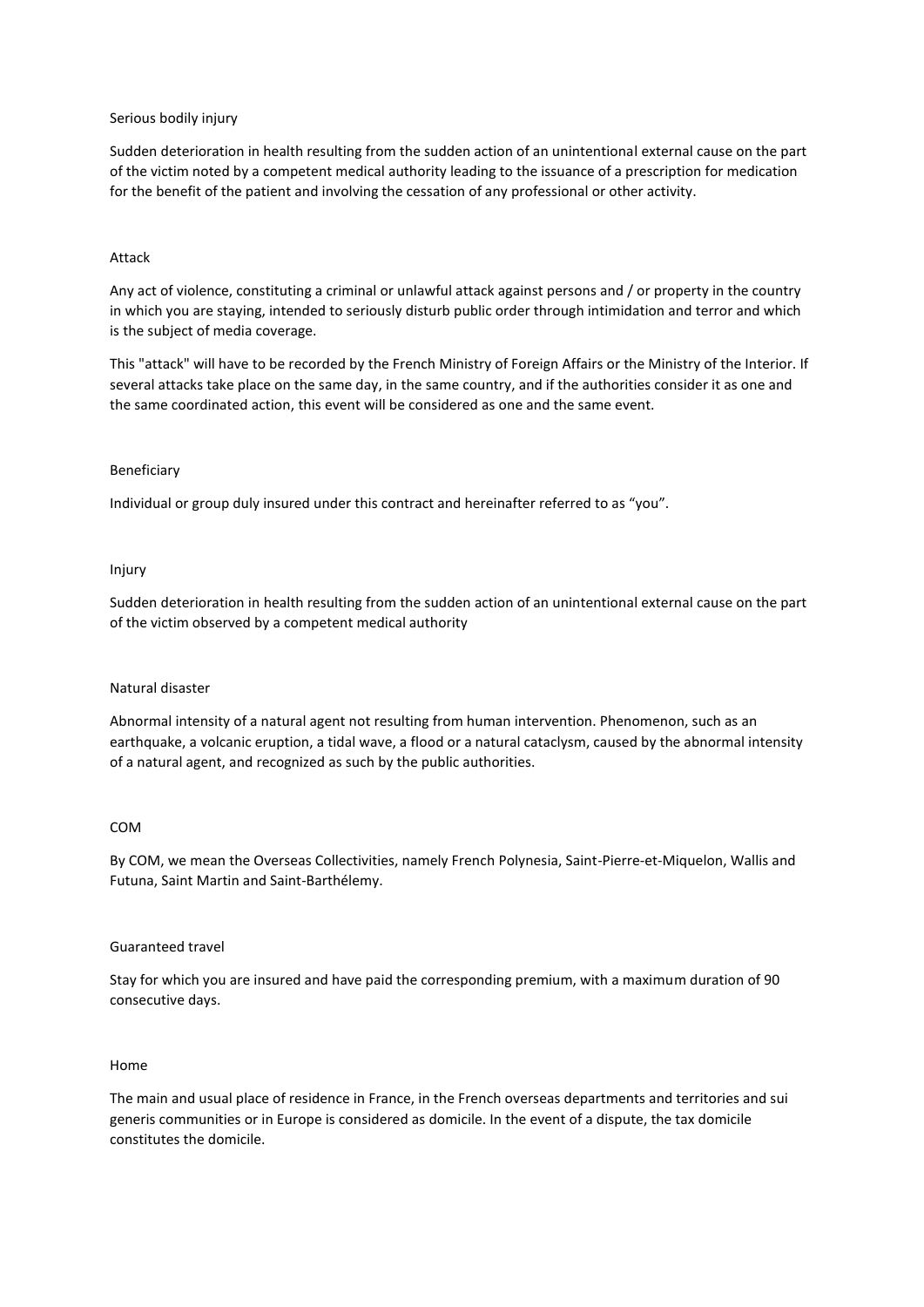# DOM-ROM, COM and sui generis communities

Guadeloupe; Martinique, French Guyana, Réunion, French Polynesia, Saint Pierre and Miquelon, Wallis and Futuna, Mayotte, Saint-Martin, Saint Barthelemy, New Caledonia.

# DROM

By DROM, we mean the Overseas Departments and Regions, namely Guadeloupe, Martinique, Guyana, Reunion Island and Mayotte.

# Duration of guarantees

• The "Cancellation" guarantee takes effect on the day of your subscription to the insurance contract and expires on the day of

# your camping trip

• The validity of the other guarantees corresponds to the dates of the stay indicated on the invoice issuedby the campsite, with a maximum duration of 90 consecutive days.

# European Economic Area (E.E.E)

Germany, Austria, Belgium, Bulgaria, Cyprus, Croatia, Denmark, Spain, Estonia, Finland, France, Greece; Hungary, Ireland, Iceland, Italy, Latvia, Liechtenstein, Lithuania, Luxembourg, Malta, Norway, Netherlands, Poland, Portugal, Czech Republic, Romania, United Kingdom, Slovakia, Slovenia, Sweden.

## Foreign

Country tour outside your home country.

## Europe

By Europe we mean the following countries: Germany, Andorra, Austria, Belgium, Bulgaria, Cyprus, Croatia, Denmark, Spain, Estonia, Finland, mainland France, Gibraltar, Hungary, Greece, Ireland, Italy and Islands, Liechtenstein, Latvia, Lithuania, Luxembourg, Malta, Principality of Monaco, Norway, Netherlands, Poland, Portugal, Romania, United Kingdom, Slovakia, Slovenia, Czech Republic, San Marino, Sweden and Switzerland.

Guaranteed insurance events

Depending on the products subscribed:

**D** Cancellation

Interruption of stay

## Performance of services

The services guaranteed by this agreement can only be triggered with the prior agreement of MUTUAIDE ASSISTANCE. Consequently, no expenditure made by authority by the Beneficiaries may be reimbursed by MUTUAIDE ASSISTANCE.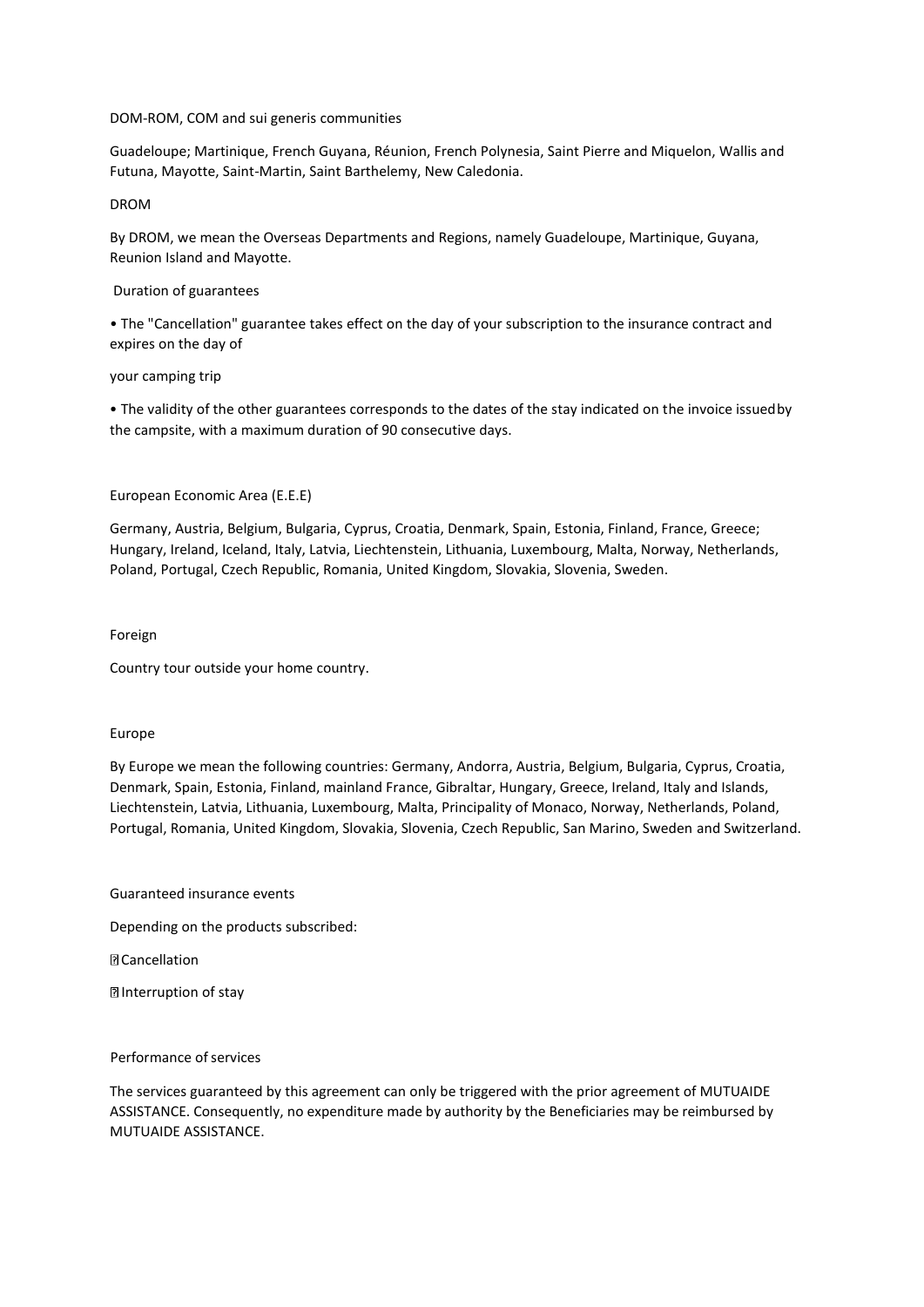# Franchise

Part of the claim to be borne by the Beneficiary provided for in the contract in the event of compensation following a sinister. The deductible can be expressed in amount, in percentage, in day, in hour, or in kilometer.

## Group

All participants listed on the same stay registration form.

Long-haul: By "Long-haul", we mean trips to countries not listed in the definition of "Medium-haul".

#### Disease

Sudden and unforeseeable deterioration in health noted by a competent medical authority.

# 1 / CANCELLATION

# CANCELLATION FOR MEDICAL REASONS

The warranty is granted to you for the reasons and circumstances listed below to the exclusion of all others,

within the limit indicated in the Table of Guarantees:

• Serious illness, serious bodily injury or death, including the consequences, sequelae, complications or

worsening of an illness or accident, noted before taking out your stay of:

yourself, your spouse or common-law partner, your ascendants or descendants (any degree), your tutor or any person usually living under your roof,

your brothers and sisters, including the children of the spouse or cohabiting partner of one of your direct ascendants, brothers-in-law, sisters-in-law, sons-in-law, daughters-in-law, fathers-in-law, mothers-in-law,

your professional replacement designated at the time of subscription,

the person designated during the subscription of this contract, responsible during your stay, to look after or accompany on vacation, your minor children, or the disabled person living under your roof, provided that there is hospitalization of more than 48 hours or death.

• Pregnancy complications up to the 28th week.

and which entail the absolute cessation of any professional or other activity and subject to the

at the time of departure, you are not more than 6 months pregnant or,

if the very nature of the stay is incompatible with the state of pregnancy, provided that you are not aware of your condition at the time of registration.

It is up to you to establish the reality of the situation giving rise to the right to our services, so we reserve the right to refuse your request, on the advice of our doctors, if the information provided does not prove the materiality of the facts.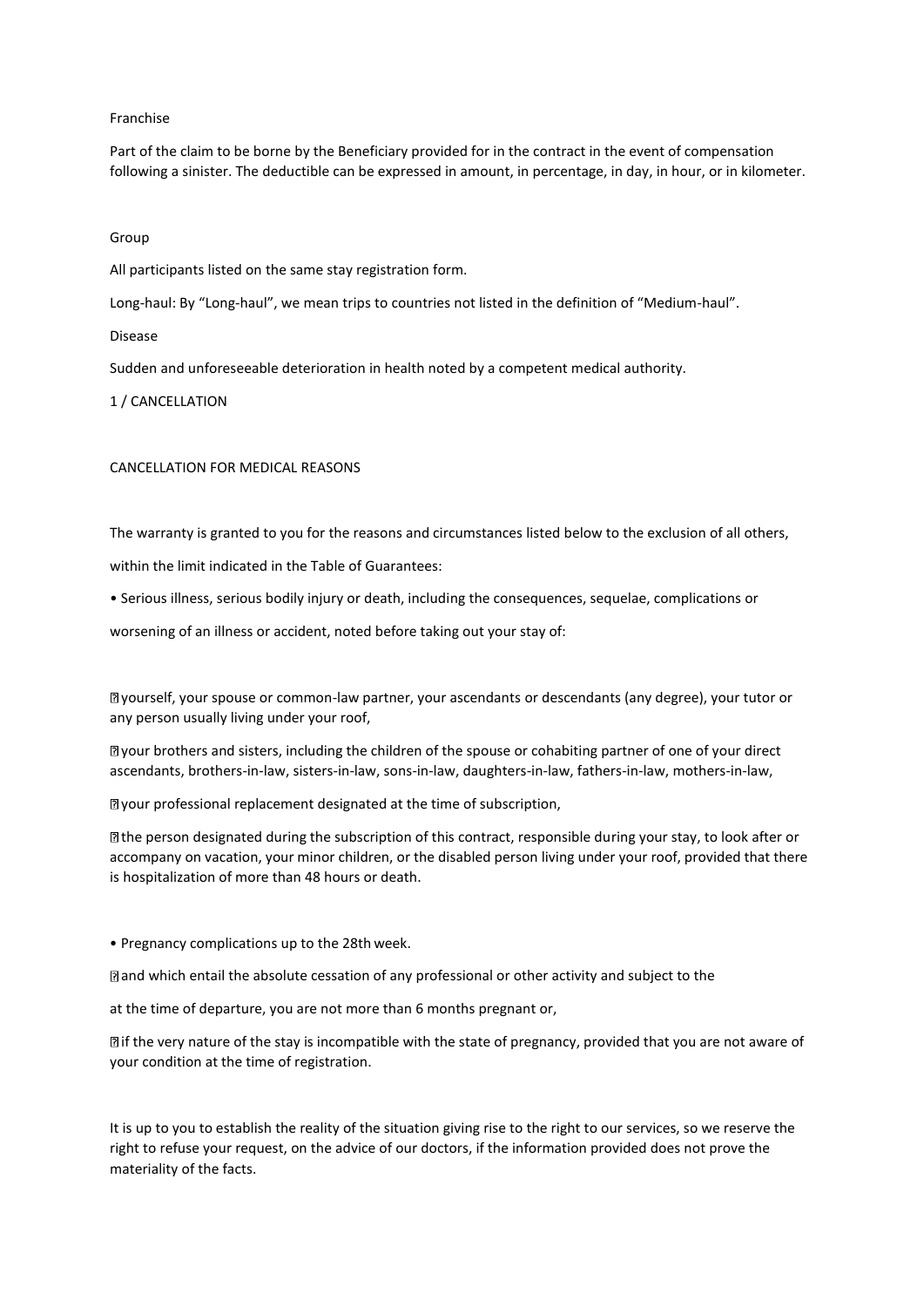## CANCELLATION ALL CAUSES

The guarantee is granted to you for the reasons and circumstances listed below, to the exclusion of all others, within the limit indicated in the Table of Guarantees:

• Serious material damage requiring your presence on the scheduled departure day to take the necessary protective measures, following a fire, water damage or natural elements and affecting more than 50% of your private or professional premises.

• Theft from private or professional premises, imperatively requiring your presence on the day of departure, at

provided it has occurred within 48 hours of going camping.

• Your convocation for an organ transplant, on a date during the planned stay, and provided that the convocation was not known at the time of signing the Contract.

• A vaccination contraindication, following vaccination, or a medical impossibility to follow a preventive treatment necessary for the destination chosen for your stay.

• Serious damage to your vehicle occurring in the 48 hours prior to departure, and insofar as it can no longer be used to get to the place of stay / your point of departure.

• An accident or breakdown of your means of transport occurring during your pre-shipment, resulting in a delay of more than two hours, will cause you to miss the stay reserved for your departure, provided that you have made your arrangements to arrive at the airport. at least 2 hours before the boarding deadline.

• Your economic dismissal or that of your de facto or de facto spouse, provided that the procedure was not initiated on the day of signing this Contract and / or that you were not aware of the date of termination. event when the contract is taken out.

• Obtaining a salaried job or a paid internship, taking effect before or during the dates planned for your stay, while you were registered with Pôle Emploi, provided that this is not a case of extension, renewal or modification of the type of contract or of a mission provided by a temporary employment company.

• Your summons that is imperative, unforeseeable and cannot be postponed by an administration to a date during the planned stay, and provided that the summons was not known at the time of signing the Contract.

• Your invitation, on a date during the duration of your stay for a resit university exam, provided that the exam failure was not known at the time of taking out this Contract.

• The refusal of a tourist visa by the authorities of the country chosen for your stay, provided that you have not submitted any request that would have been refused by these authorities during a previous stay, that your procedures have enabled them to take a position before your stay, and subject to compliance with the constraints required by the administrative authorities of that country.

• Your professional transfer, non-disciplinary, imposed by your employer, requiring you to move during the duration of your insured stay or within • The deletion or modification of the date of your paid vacation by your employer. This guarantee is granted to salaried employees, to the exclusion of members of a liberal profession, managers, legal representatives of companies, self-employed workers, craftsmen and intermittent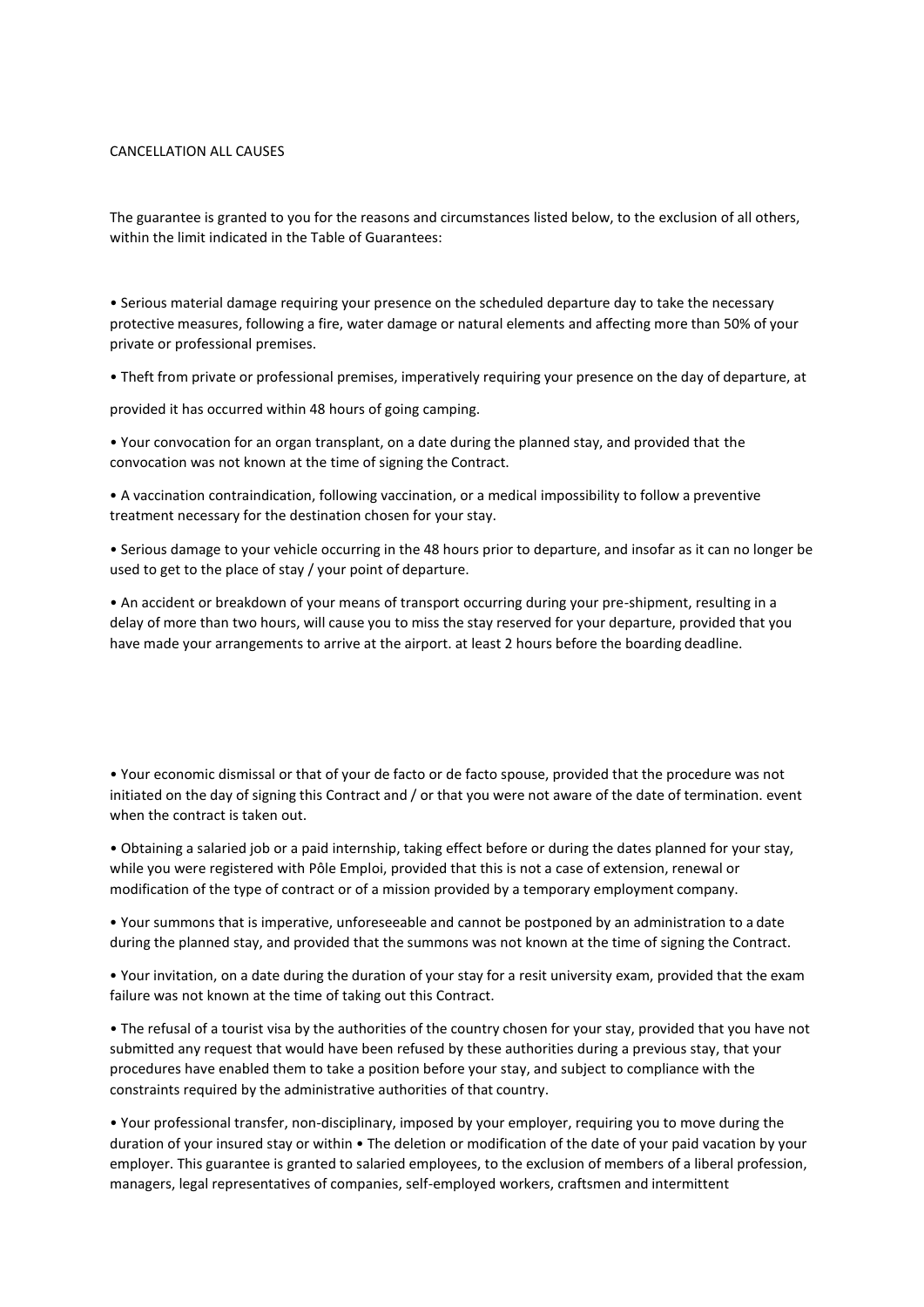entertainment workers. This leave, corresponding to an acquired right, must have been the subject of a prior written agreement from the employer before taking out the Contract 20% of the amount of cancellation fees with a minimum of € 50

• Your summons for the adoption of a child for the duration of your insured stay, and provided that the summons was not known at the time of taking out the Contract,

• Cancellation for the separation of a married couple, pacsé or living in notorious cohabitation, this guarantee is acquired only on the presentation of legal and administrative documents proving the real nature of the separation or of the common life in the event of concubinage (procedure of divorce, breach of the PACS contract, all documents attesting to the couple's common life, EDF GDF, TELECOM invoices, joint bank accounts, joint declaration, etc.).

• The theft, in the 48 hours preceding your departure, of your identity papers (passport, identity card) essential to the border crossing (s) planned during your stay, subject to a declaration of theft. was carried out, upon knowledge of the theft, with the nearest police authorities.

• Cancellation for a guaranteed reason of one or more persons registered at the same time as you (Maximum 09) and insured under this contract. If you wish to travel alone, additional costs are taken into account, without our reimbursement being able to exceed the amount due in the event of cancellation on the date of the event.

• Name change fees billed by the service provider, if for a guaranteed event you prefer to be replaced by another person rather than cancel your stay. Our refund will not exceed the amount due in the event of cancellation on the date of the name change.

• A riot, an attack or an act of terrorism occurring abroad, in the city or cities of destination of your stay The cover is acquired in the event of a riot, an attack or an act of terrorism, when at at least 2 of the 3 following conditions are met:

• The event resulted in material and bodily injury in the city or cities of your stay,

• The French Ministry of Foreign Affairs strongly advises against travel to the destination city or cities of your stay,

• The date of your departure is scheduled for less than 30 days after the event and no event of the same nature has occurred in the country concerned in the thirty days preceding the subscription of the contract, this one having to occur after the subscription of the contract. .

In all cases of cancellation of stay, compensation will be paid to you after deduction of a specific deductible indicated in the Table of Guarantees. This deductible also applies to persons registered at the same time as you and insured under this Contract 20% of the amount of cancellation fees with a minimum of € 50

# CANCELLATION ALL EXCEPT

The guarantee is also granted to you, within the limit indicated in the Table of Guarantees, for any other random event, whatever it is, constituting an immediate, real and serious obstacle, preventing your departure and / or the exercise of the activities planned during your stay. By random event, we mean any sudden, unforeseeable circumstance beyond the control of the insured justifying the cancellation of the stay. The random event must have a direct causal link with the inability to leave.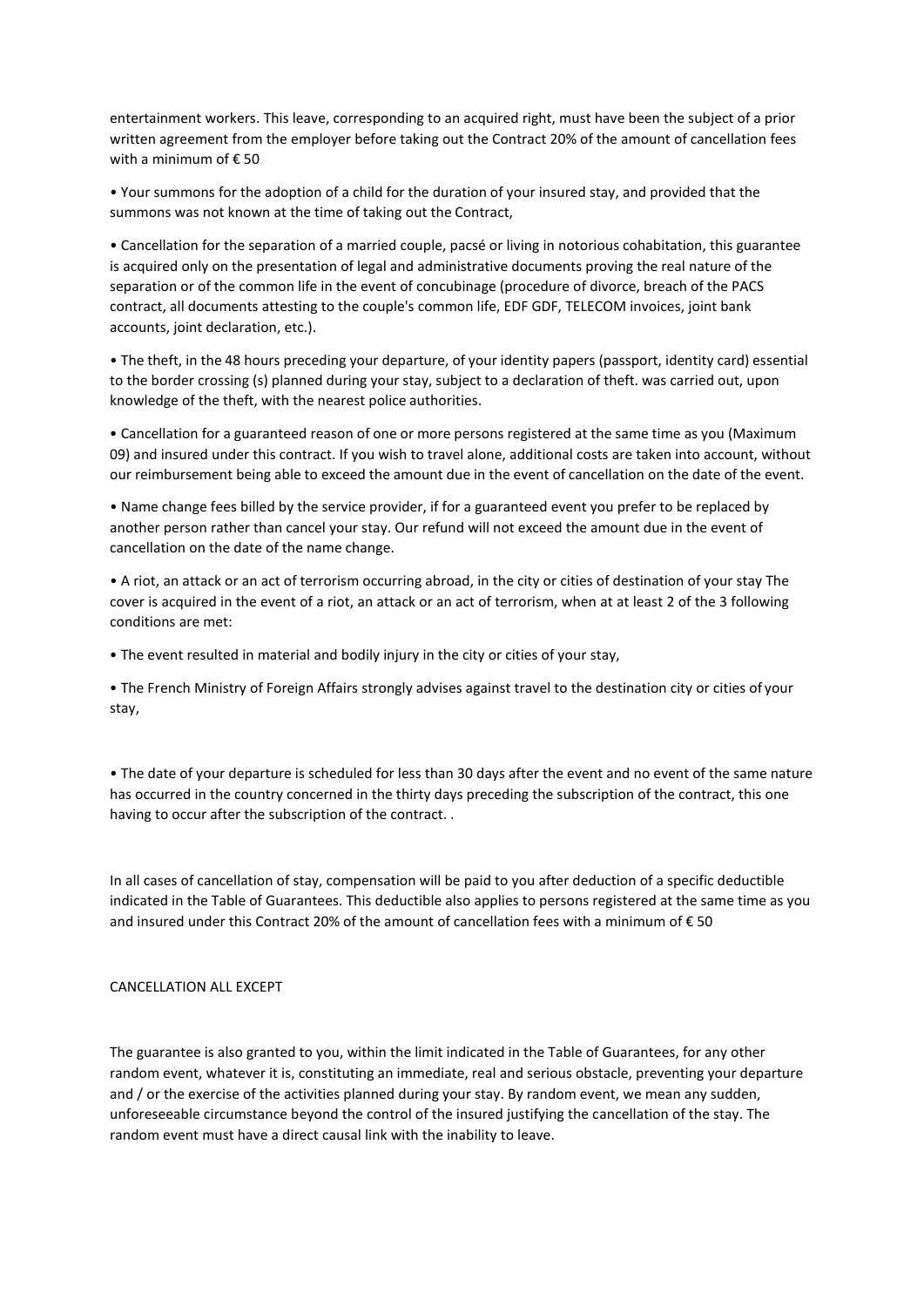# THE AMOUNT OF THE GUARANTEE

The compensation paid in application of this Contract may in no case exceed the price of the stay declared at the time of the subscription of this Contract and within the limits provided for in the Table of Benefits.

We will refund you the amount of the cancellation fees invoiced according to the conditions of the cancellation scale

listed in the general conditions of the campsite.

The application fees of less than 50 euros, tips, visa as well as the premium paid in consideration for the subscription of this contract are not refundable.

# WHEN YOU HAVE TO REPORT THE CLAIM?

## two step

1 / From the first manifestation of the disease or as soon as you become aware of the event giving rise to the guarantee, you must IMMEDIATELY notify your campsite.

**If you later cancel the stay at your campsite, we will only reimburse you for the cancellation costs from the date of the contraindication noted by a competent authority, in accordance with the cancellation scale appearing in the special conditions of sale of the campsite**

2 **/ On the other hand, you must report the claim to VALEURS ASSURANCES - 152 bd Haussmann - 75008 PARIS, within five working days following the event giving rise to the guarantee.**

# **WHAT ARE YOUR OBLIGATIONS IN THE EVENT OF A CLAIM?**

# **Your written claim must be accompanied**

- in the event ofillness or accident, a medical certificate and / or an administrative hospitalization bulletin

specifying the origin, nature, severity and foreseeable consequences of the illness or accident,

- in the event of death, a certificate and the civil status record,
- in other cases, any acknowledgment justifying the reason for your cancellation.

You must communicate to VALEURS ASSURANCES - 152 bd Haussmann –75008 PARIS, the documents and medical information necessary for the processing of your file, using the pre-printed "Medical Service"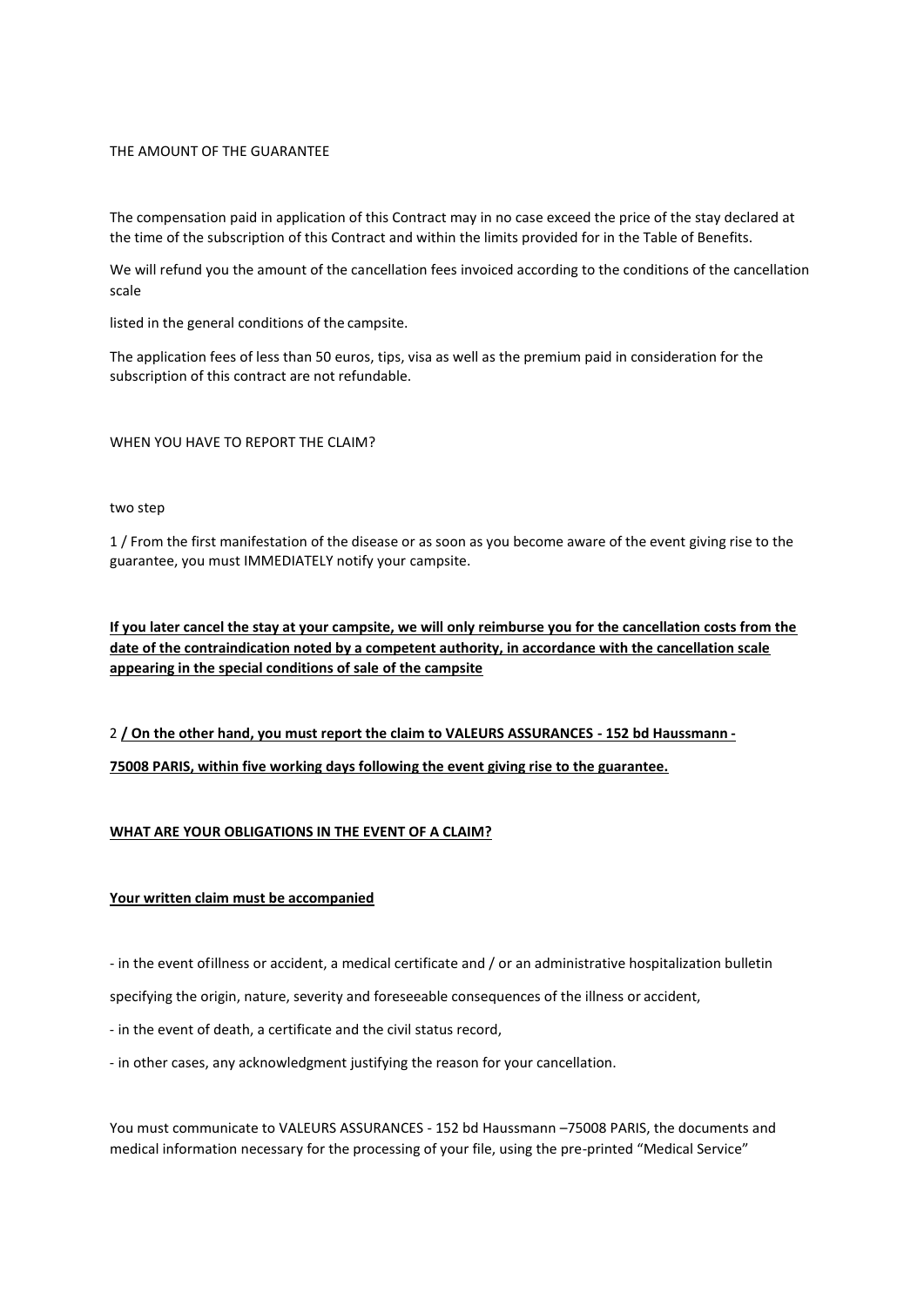envelope, which we will send to you upon receipt of the claim declaration, as well as the medical questionnaire to be completed by your doctor.

If you do not have these documents or information, you must have them communicated by your attending physician and send them by means of the pre-printed envelope referred to above, to VALEURS ASSURANCES - 48, rue de la Bruyères - 75009 PARIS . You must also send any information or documents that will be requested to justify the reason for your cancellation, and in particular:

all photocopies of prescriptions prescribing drugs, analyzes or examinations as well as all documents justifying their issuance or execution, and in particular the sickness sheets including, for the prescribed drugs, a copy of the corresponding labels.

statements from Social Security or any other similar body, relating to the reimbursement of processing costs and the payment of daily allowances,

 $\mathbb B$  the original of the receipted invoice for the debit that you must be required to pay to the Campsite

Dor that the latter keeps,

 $\Box$  the number of your insurance contract,

 $\mathbb D$  the registration form issued by the campsite,

in the event of an accident, you must specify the causes and circumstances and provide us with the names and addresses of those responsible, as well as, where applicable, witnesses,

**and any other necessary document.** 

In addition, it is expressly agreed that you accept in advance the principle of a check on the part of our medical consultant. Therefore, if you object to it without a legitimate reason, you will lose your warranty rights.

## WHAT WE EXCLUDE

The Cancellation guarantee does not cover the impossibility of leaving linked to the physical organization of the accommodation or security conditions of the destination.

In addition to the exclusions common to all guarantees, the following are also excluded:

• An event, illness or accident having been the subject of a first observation, a relapse, an aggravation or a hospitalization between the date of purchase of the stay and the date of subscription of the contract. 'insurance,

• Any circumstance affecting only the simple approval,

• Pregnancy including its complications beyond the 28th week and in all cases, voluntary termination of pregnancy, childbirth, in vitro fertilization and their consequences,

- Forgetting to vaccinate,
- Default of any kind, including financial, of the carrier making it impossible to perform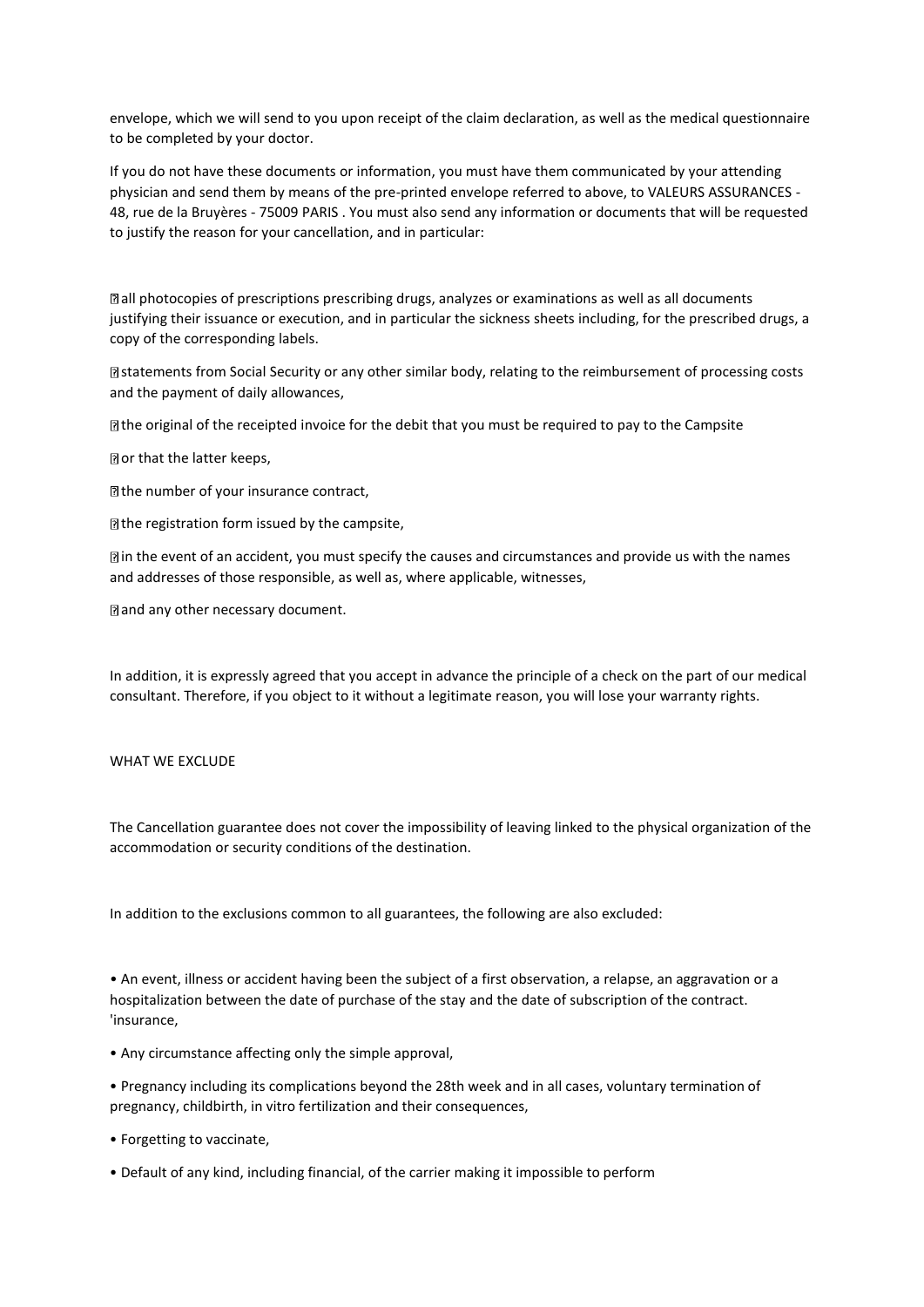of its contractual obligations,

• The lack or excess of snow,

• Any medical event whose diagnosis, symptoms or the cause thereof are of a psychic, psychological or psychiatric nature, and which has not resulted in hospitalization for more than 3 days following the subscription of this Contract

• Pollution, the local health situation, natural disasters subject to the procedure referred to in Law No. 82.600 of July 13, 1982 as well as their consequences, meteorological or climatic events,

• The consequences of criminal proceedings to which you are subject,

• Any other event occurring between the date of subscription to the insurance contract and the date of departure of your stay

• Any event occurring between the date of subscription to the stay and the date of subscription to the contract

insurance.

• The absence of hazard,

• An intentional and / or reprehensible act by law, the consequences of alcoholic states and drug consumption, any narcotic substance mentioned in the Public Health Code, drugs and treatments not prescribed by a doctor,

• From the simple fact that the geographical destination of the stay is not recommended by the French Ministry of Foreign Affairs,

• An act of negligence on your part,

• Any event for which the responsibility could fall to the campsite in application of the Tourism Code in force,

• The non-presentation, for any reason whatsoever, of documents essential to the stay, such as passport, identity card, visa, transport tickets, vaccination record except in the event of theft, within 48 hours before departure , passport or identity card.

# 2 / COSTS OF INTERRUPTION OF STAY

Following your medical repatriation organized by the care of MUTUAIDE ASSISTANCE or by any other assistance company, we will reimburse you as well as the members of your family members or a member under this contract accompanying you, the costs of stays already paid for and not used (transport not included) pro rata temporis, from the night following the event leading to medical repatriation or hospitalization on site.

Likewise if a member of your family who is not participating in the stay has a serious illness, a serious bodily accident or death, and therefore you must interrupt your stay and we proceed to your repatriation, we will reimburse you and the members of your family members or a person accompanying you, pro rata temporis, the accommodation costs already paid and not used (transport not included) from the night following the date of return anticipated.

We also intervene in the event of theft, serious damage from fire, explosion, water damage, or damage caused by the forces of nature to your professional or private premises, and imperatively involving your presence to take the necessary protective measures, we We will reimburse, as well as members of your family members or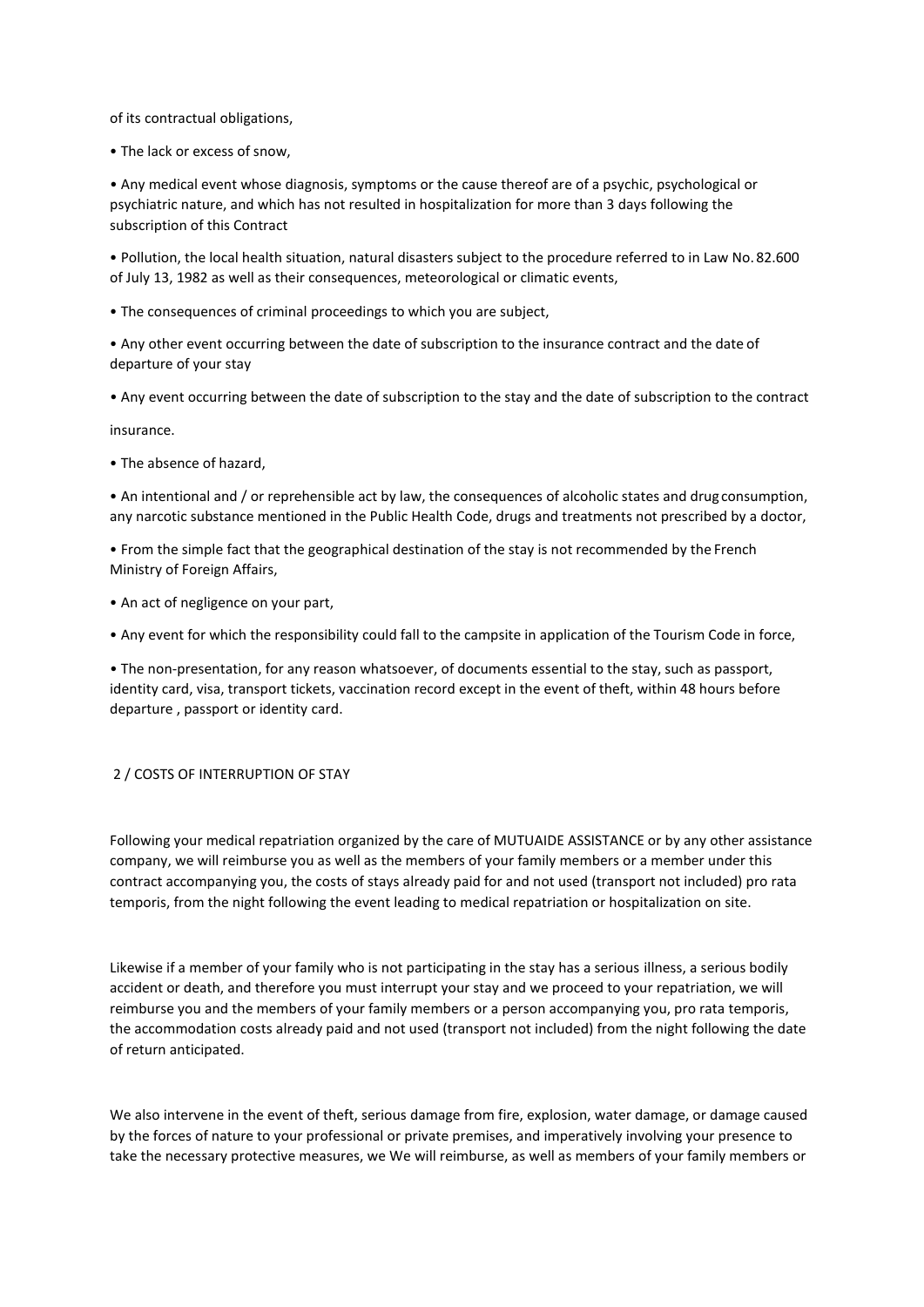a person accompanying you, pro rata temporis, the accommodation costs already paid and not used (transport not included) from the night following the date of the early return.

This guarantee cannot be combined with the "Compensation Stay" guarantee. WHAT WE EXCLUDE

In addition to the exclusions common to all guarantees, the following are also excluded:

• Reimbursement requests from the transport ticket office,

• Requests for reimbursement of services not listed on the stay registration form and therefore not guaranteed (even if these services are purchased from the local representative of the organizer on site),

• Interruptions to the stay, the generating event of which was known before the departure of the stay.

# WHAT ARE YOUR OBLIGATIONS IN THE EVENT OF A CLAIM?

You must report your claim to VALEURS ASSURANCES - 152 bd Haussmann - 75008 PARIS, within five working days of becoming aware of it, except in fortuitous circumstances or force majeure. After this period, if we suffer damage as a result of the late declaration, you lose all right to compensation.

You must send us all the documents necessary for the constitution of the file and thus prove the merits and the amount of the claim.

In all cases, you will need to provide:

- the originals of the detailed invoices from the tour operator showing the land and transportservices,
- The stay registration invoice or the registration form of the agency,
- Attestation or proof from the Assistance Provider confirming the date of repatriation or early return and its reason,
- Any other document that we deem necessary for the investigation of the case.

Without communicating the medical information necessary for the investigation to our medical officer, the case cannot be settled.

- Any other document that we deem necessary for the investigation of the case.

Without communicating the medical information necessary for the investigation to our medical officer, the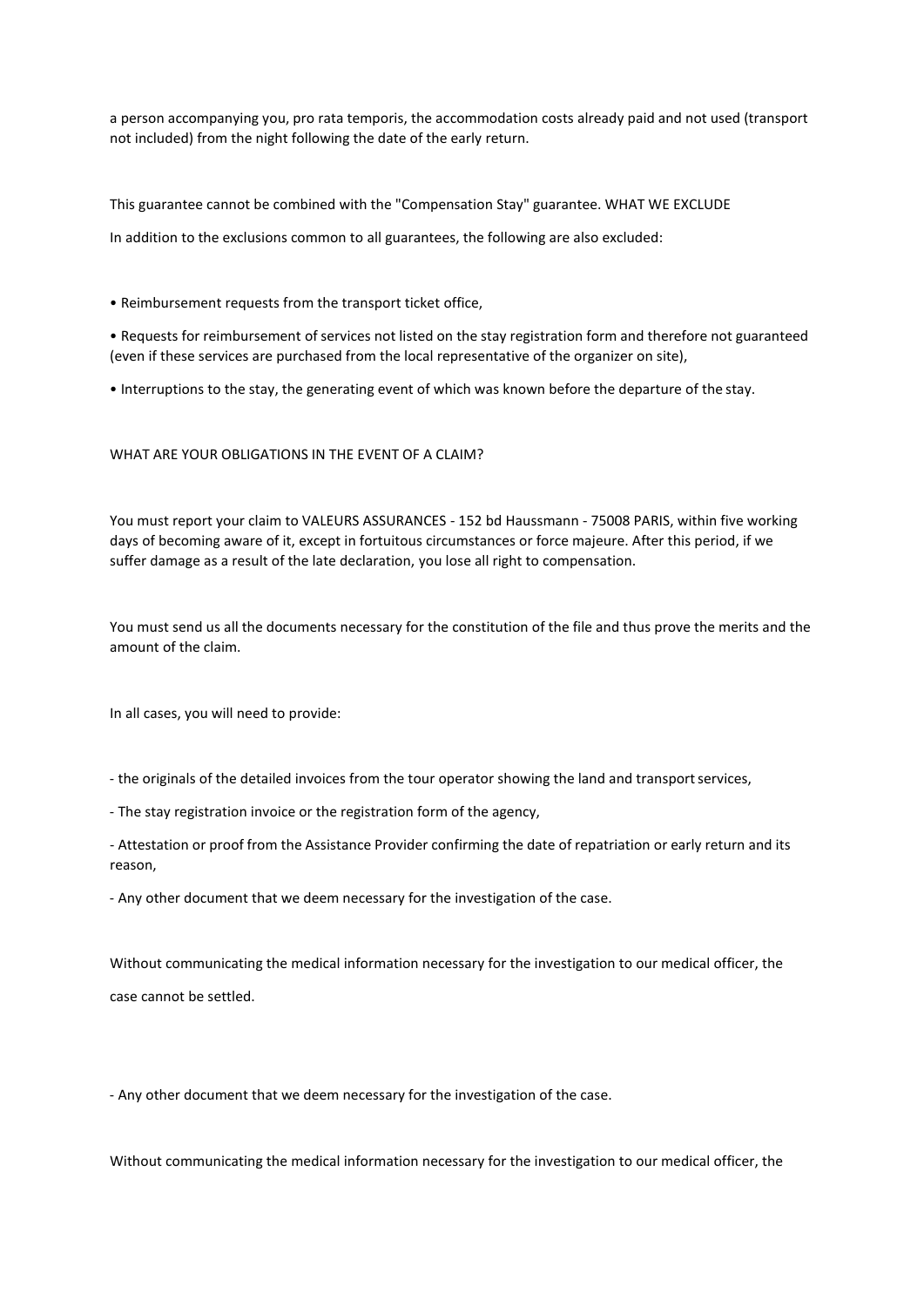case cannot be settled.

## **ARTICLE 3 - GENERAL EXCLUSIONS**

Do not give rise to our intervention:

• Services which were not requested during the stay or which were not organized by us, or in agreementwith us, do not give the right, a posteriori, to reimbursement or compensation,

• Catering costs, hotel, except those specified in the guarantee text,

• Damage intentionally caused by the Beneficiary and those resulting from his participation in a crime, an offense or a brawl, except in the case of legitimate defense,

- The amount of the convictions and their consequences,
- The use of narcotics or drugs not prescribed medically,
- The state of alcoholic impregnation,
- Customs fees,

• Participation as a competitor in a competitive sport or in a rally giving the right to a national or international ranking which is organized by a sports federation for which a license is issued as well as training for these competitions,

- The practice, in a professional capacity, of any sport,
- Participation in competitions or endurance or speed events and theirtrials

preparatory training, on board any land, nautical or aerial locomotionvehicle,

• The consequences of non-compliance with recognized safety rules related to the practice of any leisure sport activity,

• Costs incurred after the return of the stay or the expiration of the guarantee,

• Accidents resulting from your participation, even as an amateur, in the following sports: mechanical sports (regardless of the motor vehicle used), air sports, high mountain mountaineering, bobsleigh, hunting of dangerous animals, ice hockey, skeleton, combat sports, caving, snow sports with an international, national or regional classification,

• Voluntary non-compliance with the regulations of the country visited or the practice of activities not authorized by local authorities,

- Official prohibitions, seizures or restraints by the public force,
- Use by the Beneficiary of air navigation devices,
- The use of war devices, explosives and firearms,
- Damages resulting from willful or willful misconduct by the Beneficiary in accordance with

Article L.113-1 of the Insurance Code,

- Suicide and attempted suicide,
- Epidemics and pandemics, pollution, natural disasters,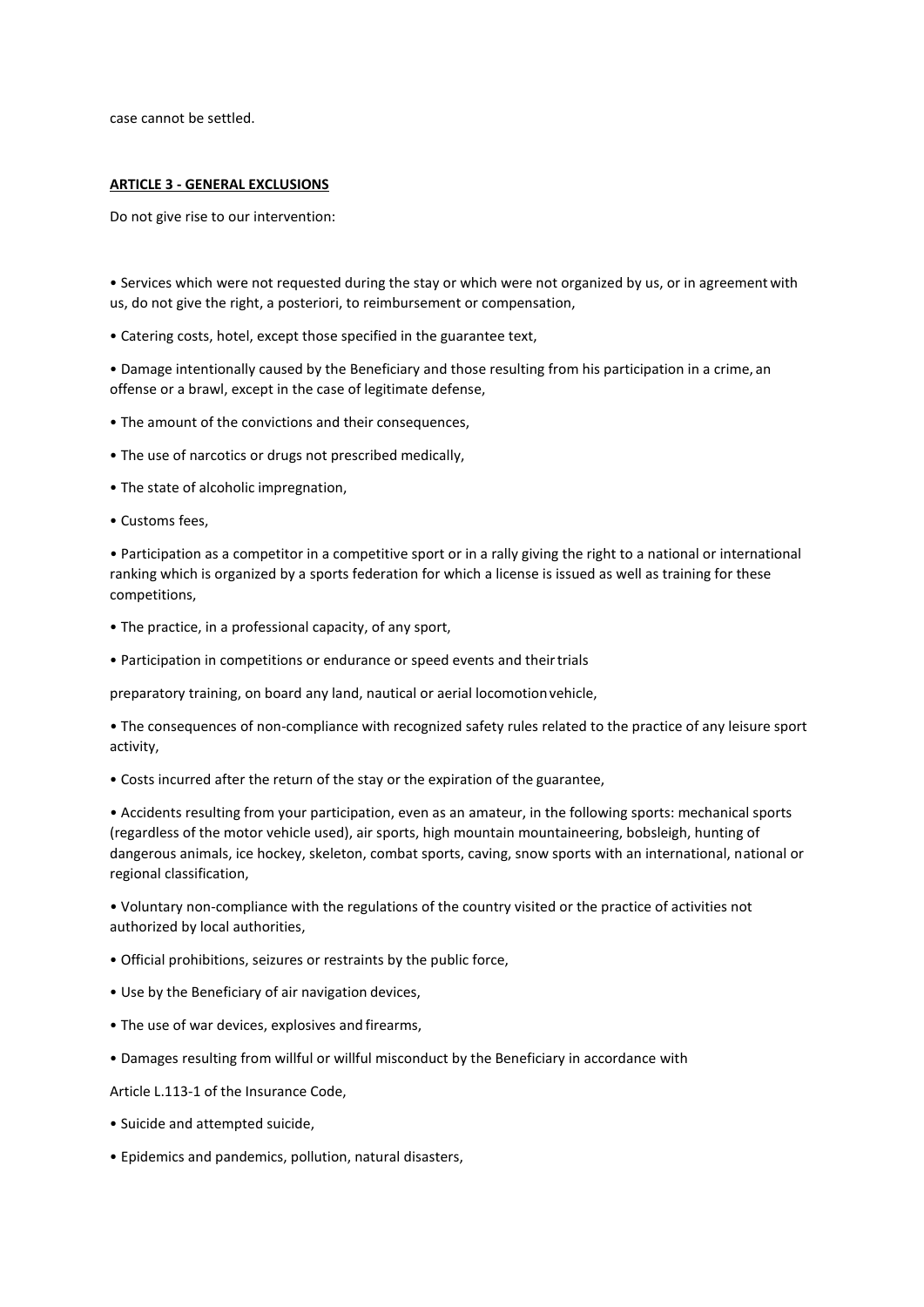• Civil or foreign war, riots, strikes, popular movements, acts of terrorism, taking

hostage,

• The disintegration of the atomic nucleus or any irradiation from an energy source having a radioactivity character.

The responsibility of MUTUAIDE ASSISTANCE can in no case be engaged for breaches or setbacks in the performance of its obligations resulting from cases of force majeure, or events such as civil or foreign war, riots or popular movements, lockouts, strikes, attacks, acts of terrorism, piracy, storms and hurricanes, earthquakes, cyclones, volcanic eruptions or other cataclysms, the disintegration of the atomic nucleus, the explosion of nuclear devices and radioactive effects, epidemics, the effects of pollution and natural disasters, the effects of radiation or any other fortuitous event or force majeure, as well as their consequences.

# **ARTICLE 4 - PROCESSING OF COMPLAINTS**

1. In case of disagreement or dissatisfaction with the implementation of your contract, we invite you to make it known to VALEURS ASSURANCES by calling 03.20.35.94.66 or by writing to values- [assurances@hotmail.com](mailto:assurances@hotmail.com) for guarantees Insurance listed below:

**D** Cancellation

Interruption of stay costs

If you are not satisfied with the answer you get, you can send a letter to:

MUTUAID

TSA Insurance Service 20296

94368 Bry sur Marne Cedex

MUTUAIDE undertakes to acknowledge receipt of your letter within 10 working days. It will be processed within 2 months at most.

If the disagreement persists, you can contact the Insurance Mediation by mail at:

Insurance Mediation

TSA 50110

75441 Paris Cedex 09

## **ARTICLE 5 - DATA COLLECTION**

The Beneficiary acknowledges being informed that the Insurer is processing his personal data in accordance with the

regulations relating to the protection of personal data in force and that moreover:

- the answers to the questions asked are compulsory and that in the event of false declarations or omissions, the consequences for him may be the invalidity of the subscription to the contract (article L 113-8 of the Insurance Code) or the reduction compensation (article L 113-9 of the Insurance Code),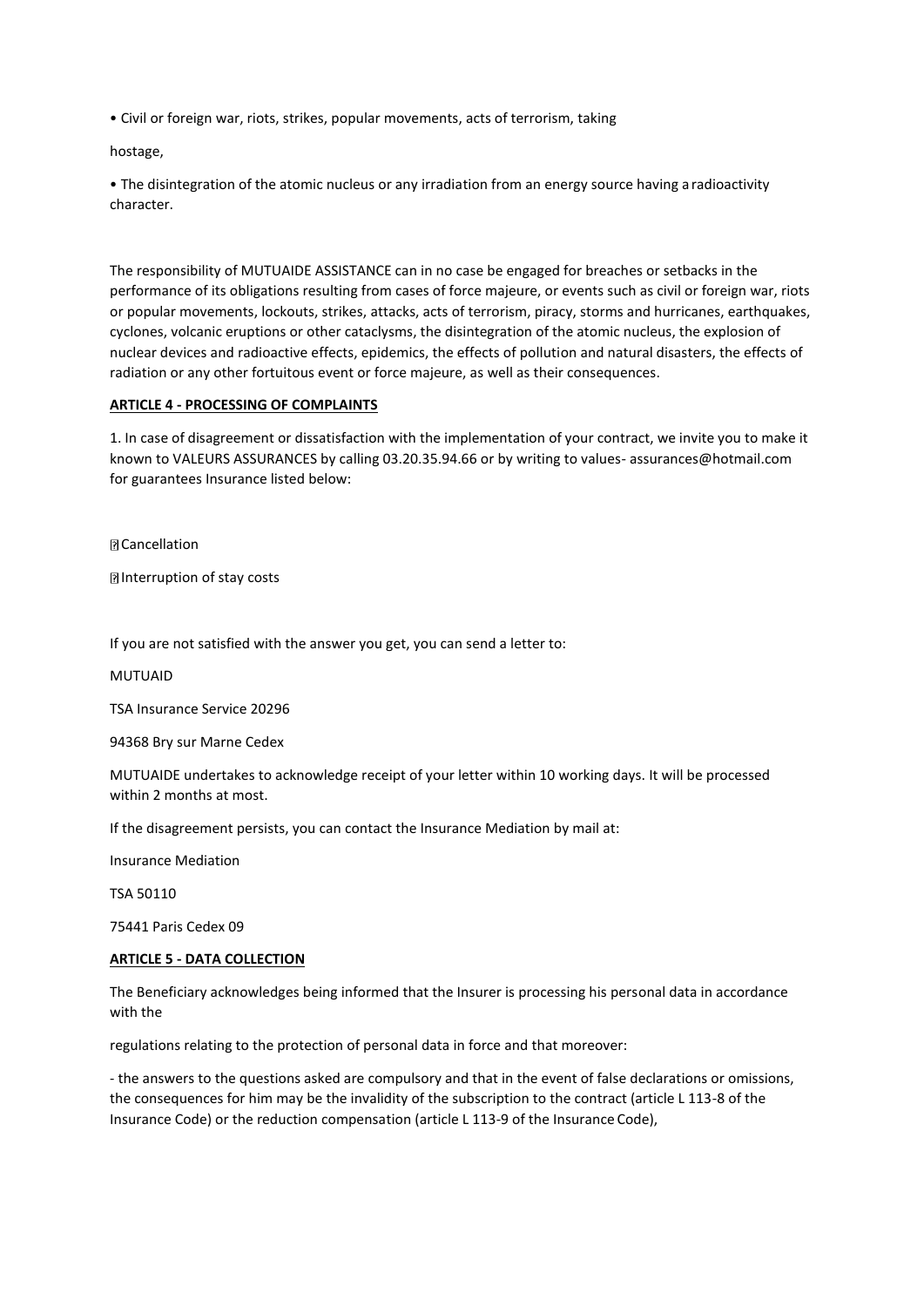• The processing of personal data is necessary for the adhesion and execution of its contract and its guarantees, for the management of commercial and contractual relations, or for the execution oflegal, regulatory or administrative provisions in force.

• The data collected and processed is kept for the time necessary for the performance of the contract or the legal obligation. These data are then archived in accordance with the periods provided for by the provisions relating to limitation.

• The recipients of the data concerning him are, within the limits of their powers, the services of the Insurer in charge of the signing, management and execution of the Insurance Contract and guarantees, its delegates, agents, partners, subcontractors. , reinsurers in the performance of their duties.

They can also be transmitted, if necessary, to professional bodies as well as to all persons involved in the contract such as lawyers, experts, court officials and ministerial officers, curators, tutors, investigators.

Information concerning him may also be transmitted to the Subscriber, as well as to all persons authorized as Authorized Third Parties (courts, arbitrators, mediators, ministries concerned, supervisory and control authorities and all public bodies authorized to receive them as well as departments in charge of control such as statutory auditors, auditors as well as departments in charge of internal control).

• As a financial body, the Insurer is subject to legal obligations resulting mainly from the Monetary and Financial Code in the fight against money laundering and the financing of terrorism and, as such, it puts in implements contract monitoring processing that may result in the drafting of a suspicious transaction report or an asset freeze measure.

The data and documents concerning the Beneficiary are kept for a period of five (5) years from the end of the contract or the termination of the relationship.

• Their personal data may also be used in the context of processing to combat insurance fraud, which may lead, if necessary, to registration on a list of people at risk of fraud.

This registration may have the effect of extending the study of his file, or even reducing or denying the benefit of a right, a service, a contract or service offered.

In this context, personal data concerning him (or concerning the persons parties or interested in the contract may be processed by any authorized persons intervening within the entities of the Insurer Group in the context of the fight against fraud. These data may also be intended for to authorized personnel of bodies directly concerned by fraud (other insurance bodies or intermediaries; judicial authorities, mediators, arbitrators, court officials, ministerial officers; third-party bodies authorized by a legal provision and, where applicable, victims of acts of fraud or their representatives).

In the event of a fraud alert, the data is kept for a maximum of six (6) months to qualify the alert and then deleted, unless the alert is relevant. In the event of a relevant alert, the data is kept for up to five (5) years from the closure of the fraud file, or until the end of legal proceedings and the applicable limitation periods.

For people registered on a list of suspected fraudsters, their data is deleted

after the period of 5 years from the date of registration on this list

• In his capacity as Insurer, he is entitled to process data relating to offenses, convictions and security measures either when the contract is taken out, or during its execution or as part of the management of disputes. .

• Personal data may also be used by the Insurer in the context of processing it implements and whose purpose is research and development to improve the quality or relevance of its future insurance products and / or assistance and service offers.

• The personal data concerning him may be accessible to some of the employees or service providers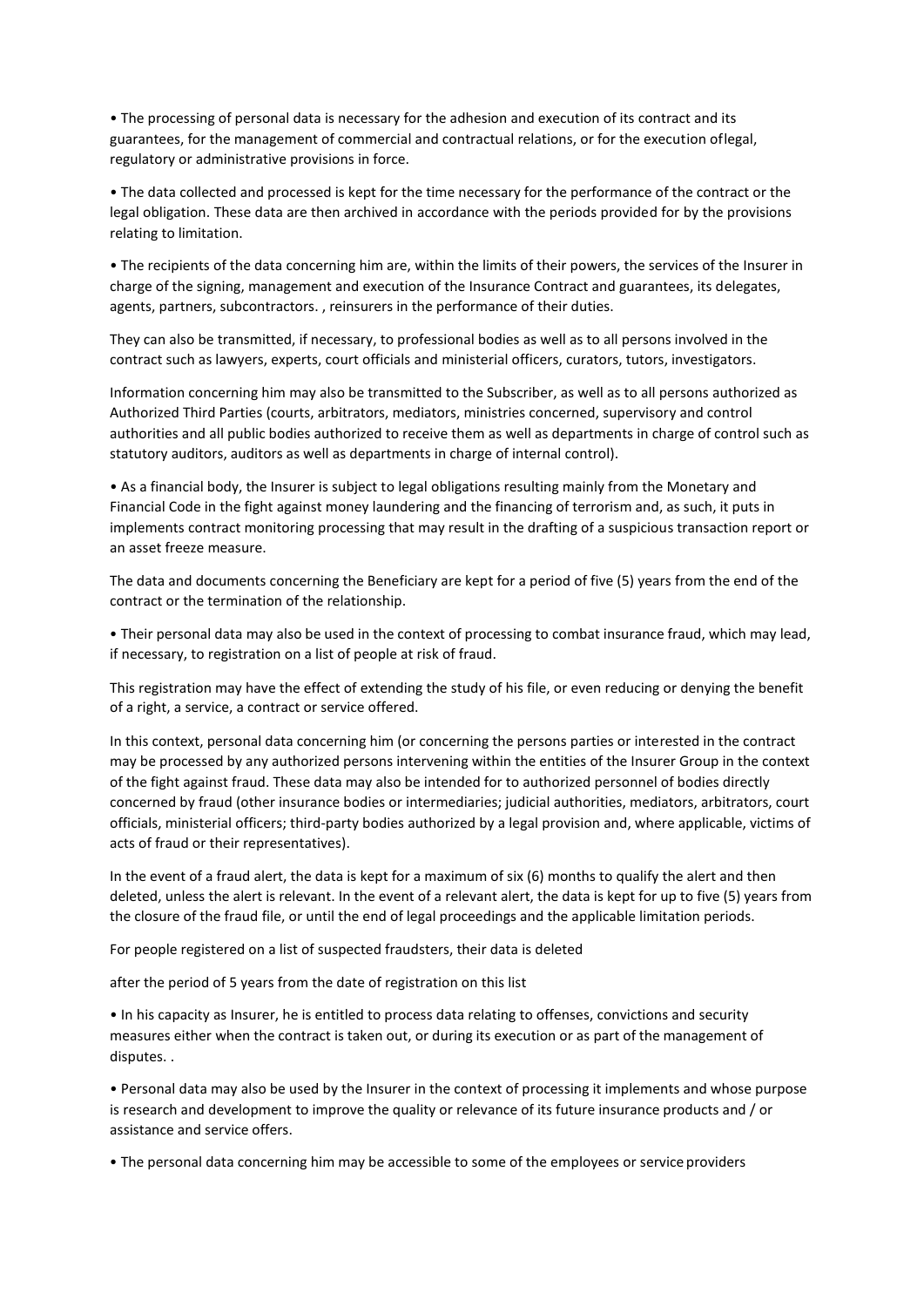of the Insurer established in countries outside the European Union.

• The Beneficiary has, by proving his identity, a right of access, rectification, deletion and opposition to the data processed. He also has the right to ask to limit the use of his data when they are no longer necessary, or to recover in a structured format the data that he has provided when these are necessary for the contract or when he has consented. to the use of this data.

He has the right to define guidelines for the fate of his personal data after his death. These guidelines, general or specific, concern the storage, erasure and communication of his data after his death.

These rights can be exercised with the Insurer's Data Protection Representative:

- by email: to the address DRPO@MUTUAIDE.fr

or

- by mail: by writing to the following address: Data protection officer -

MUTUAIDE ASSISTANCE - 126, rue de la Piazza - CS 20010 - 93196 Noisy le Grand CEDEX.

After making a request to the Data Protection Officer and not having

obtained satisfaction, he has the possibility of seizing the CNIL (National Commission of Computing and Freedoms).

# **ARTICLE 6 – SUBROGATION**

MUTUAIDE ASSISTANCE is subrogated up to the amount of the indemnities paid and the services provided by it in the rights and actions of the Beneficiary, against any person responsible for the facts which motivated his intervention. When the services provided in execution of the agreement are covered in whole or in part with another company or institution, MUTUAIDE ASSISTANCE is subrogated in the rights and actions of the beneficiary against this company or this institution.

## **ARTICLE 7 – PRESCRIPTION**

Pursuant to Article L 114-1 of the Insurance Code, any action deriving from this contract is prescribed by two years from the event giving rise to it. This period is extended to ten years for death guarantees, the shares of beneficiaries being prescribed no later than thirty years from this event.

However, this period does not run:

• in the event of reluctance, omission, false or inaccurate statement on the risk incurred, only from the day the Insurer

had knowledge of it;

• in the event of a claim, only from the day on which the parties became aware of it, if they prove thatthey were unaware of it

until there.

When the action of the Insured against the Insurer is caused by the recourse of a third party, this limitation period does not run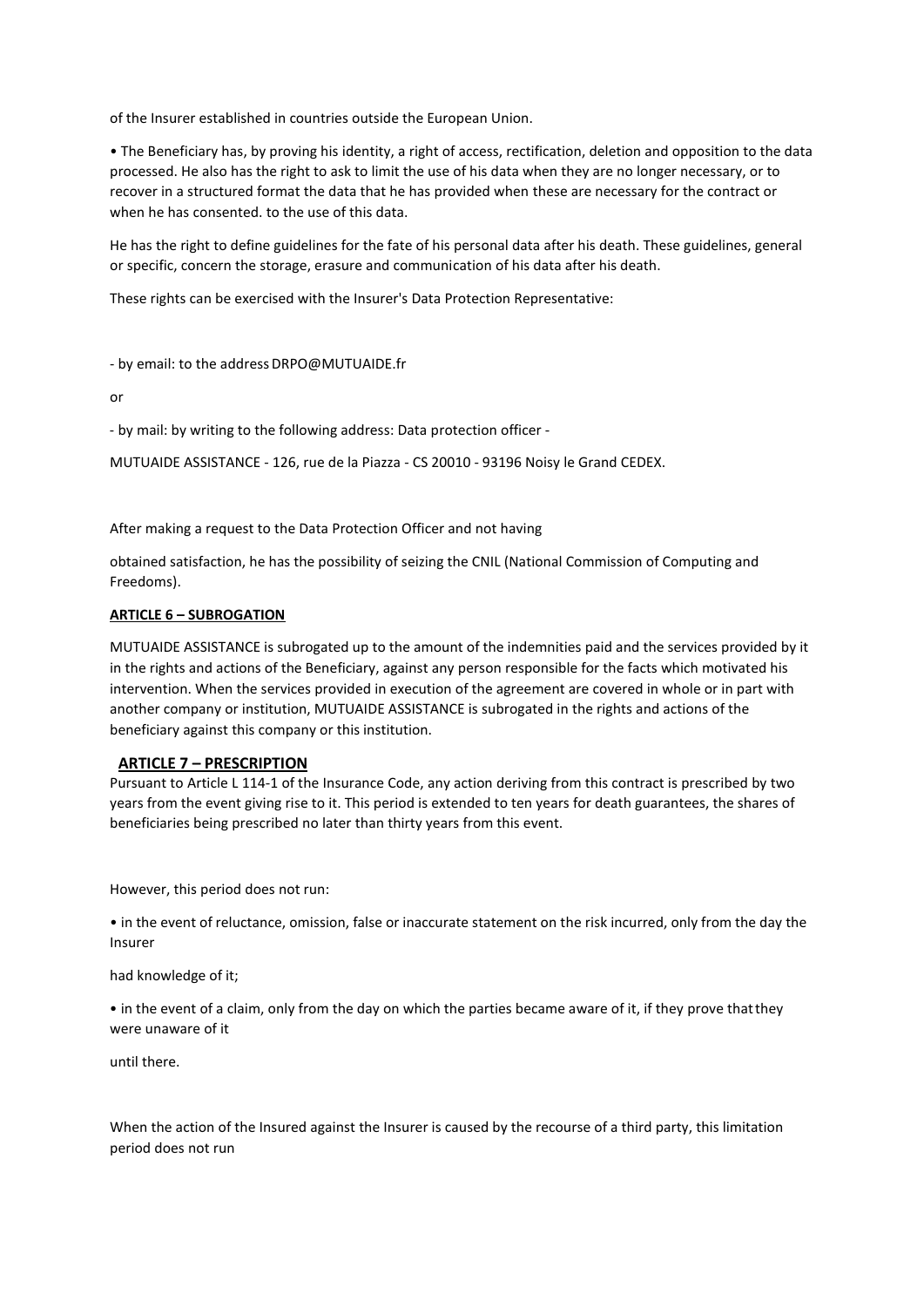only from the day on which this third party took legal action against the Insured or was indemnified by the latter.

This limitation period may be interrupted, in accordance with Article L 114-2 of the Insurance Code, by a

the following common causes of interruption:

• recognition by the debtor of the right of the one against whom he prescribed (article 2240 of the Civil Code);

• legal action, even in summary proceedings, until the end of the proceedings. The same applies when it is brought before an incompetent court or when the act of referral to the court is annulled by the effect of a procedural defect (articles 2241 and 2242 of the Civil Code). The interruption is void if the applicant withdraws his request or allows the proceedings to expire, or if his request is definitively rejected (article 2243 of the Civil Code);

• a precautionary measure taken in application of the Code of Civil Enforcement Procedures or an act

execution (article 2244 of the Civil Code).

It is recalled that:

The arrest made to one of the joint and several debtors by a legal action or by an act of compulsory execution or the recognition by the debtor of the right of the one against whom he prescribed interrupts the limitation period against all the others, even against their heirs.

On the other hand, the interpellation made to one of the heirs of a joint and several debtor or the recognition of this heir does not interrupt the limitation period with regard to the other joint heirs, even in the event of a mortgage claim, if the obligation is divisible. This arrest or this recognition only interrupts the limitation period, with regard to the other co-debtors, for the part for which this heir is liable.

To interrupt the limitation period for the whole, with regard to the other co-debtors, it is necessary to arrest all the heirs of the deceased debtor or the recognition of all these heirs (article 2245 of the Civil Code).

The arrest made to the principal debtor or its recognition interrupts the limitation period against the

surety (article 2246 of the Civil Code).

The limitation period can also be interrupted by:

• the appointment of an expert following a claim;

• sending a registered letter with acknowledgment of receipt (sent by the Insurer to the Insured regarding the action for payment of the contribution, and sent by the Insured to the Insurer regarding the settlement of claims compensation).

# **ARTICLE 8 - SETTLEMENT OF DISPUTES**